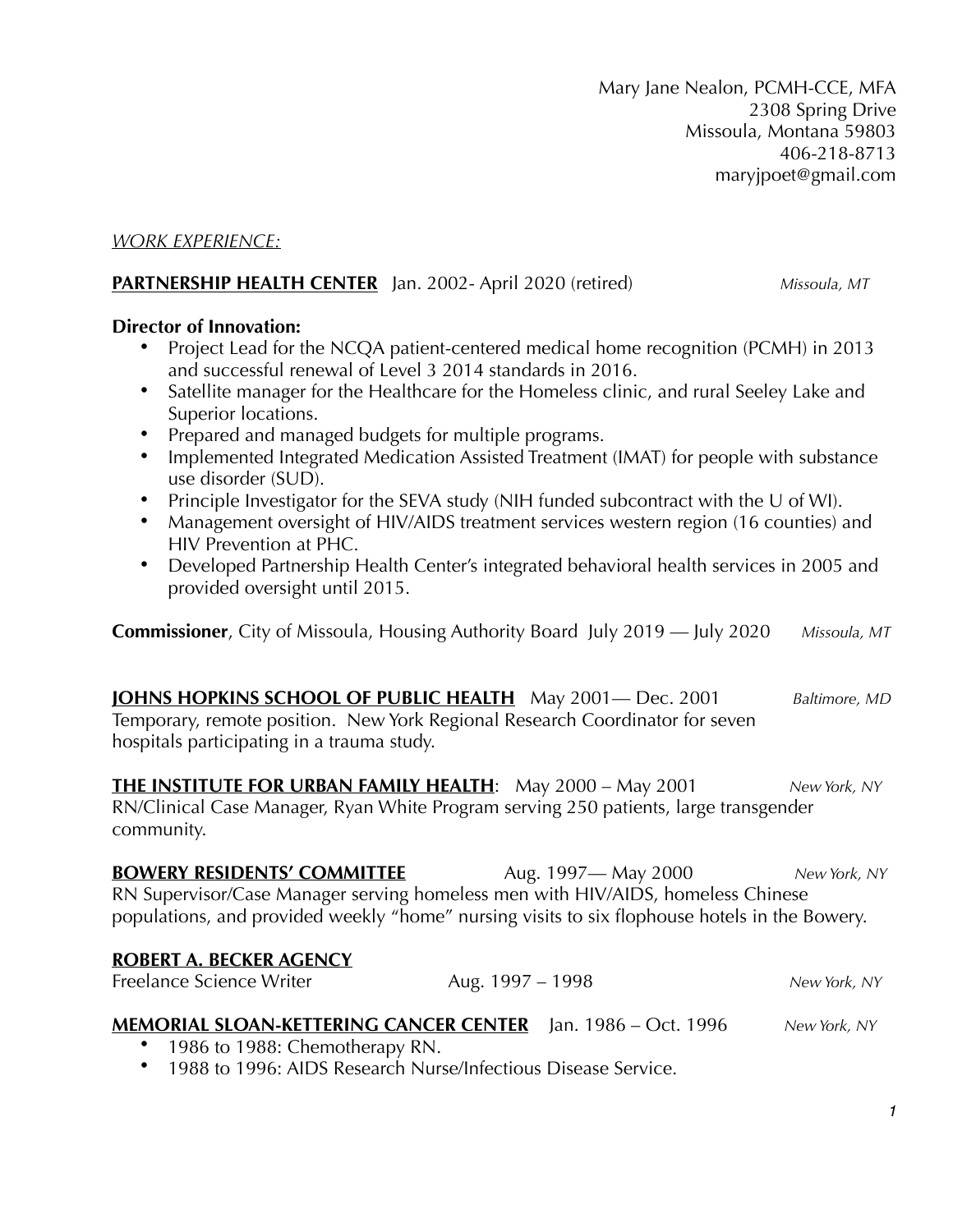## **EDUCATION:**

UCLA/Anderson School of Business Health Care Executive Program, completed July 2009 Warren Wilson College, Asheville, NC Master in Fine Arts awarded January 2001 St. Francis School of Nursing, Jersey City, NJ Registered Nurse completed 1976

## **AWARDS/CERTIFICATIONS:**

2019 — Dr. Alan Strange Legacy Award: lifetime recognition award for improving access to healthcare throughout the State of Montana.

- 2016 NCQA PCMH Content Expert Certification expires March, 2022
- 2011 Breadloaf Bakeless Award for Nonfiction
- 2009 Leadership Award, National Quality Center, HIV/AIDS Services
- 2004 2005 Amy Lowell Poetry Traveling Scholar
- 1997 New Jersey State Council on the Arts
- 1997 MidAtlantic Arts Council Award

1995-1997 — First and Second year fellowships Fine Arts Work Center, Provincetown, MA

### **READINGS/PANELS/PERFORMANCES:**

| Keynote Speaker: Montana Primary Care Associational Conference, 2019   | Helena, MT   |
|------------------------------------------------------------------------|--------------|
| Guest Speaker, Northwest Regional Primary Care Conference, 2019        | Portland, OR |
| Narrative Medicine: Implications for the Nursing Intake, 2016          | Missoula, MT |
| Healing and the Spirit, Lewis & Clark Library, October 2015            | Helena, MT   |
| Behavioral Health Integration Expert Review Panel (Qualis Health)      | Seattle, WA  |
| Guest Speaker, World AIDS Day Event, December 2015                     | Missoula, MT |
| Narrative Medicine, Family Medicine Residency of Western Montana, 2015 | Missoula, MT |
| Guest Faculty, HealthMatters CME "Where the Streets Have No Name" 2010 | Phoenix, AZ  |

### **WORKSHOP/TEACHING EXPERIENCE:**

2014 - Family Medicine Residency Program of Western Montana: Narrative Medicine

- 2011 Bread Loaf conference fellow, with David Shields, nonfiction. Middlebury College, VT
- 2010 Salish-Kootenai College: Writing and Mental Wellness
- 2002 2004 HIV + Women's Retreat, Feathered Pipe Ranch, Montana

1994 -1995: New York Public Library: Adult Poetry workshop.

1994 -1995: New York Public Library: Adult Creative Writing workshop.

1995 - Riker's Island Women's Prison: Creative Writing workshop. (volunteer).

1993 -1995: Memorial Sloan-Kettering Cancer Center: Post Treatment Cancer Survivor Workshop.

### **PUBLICATIONS:**

### **Essay/Creative Nonfiction:**

- -- The Sun Magazine, April 2018, essay "One Flight Up"
- -- The Sun Magazine, February 2018, essay "His Hands"
- -- The Sun Magazine, January 2016, essay "Bugs"
- -- The Sun Magazine, April 2016, essay "A Healing Touch"
- -- The Sun Magazine, January 2013, essay "Little Bird, Little Bird"
- -- High Desert Journal. Issue 15, Spring 2012 essay "Amenable"
- -- Beautiful Unbroken, *Graywolf Press,* winner 2010 Bakeless Literary Prize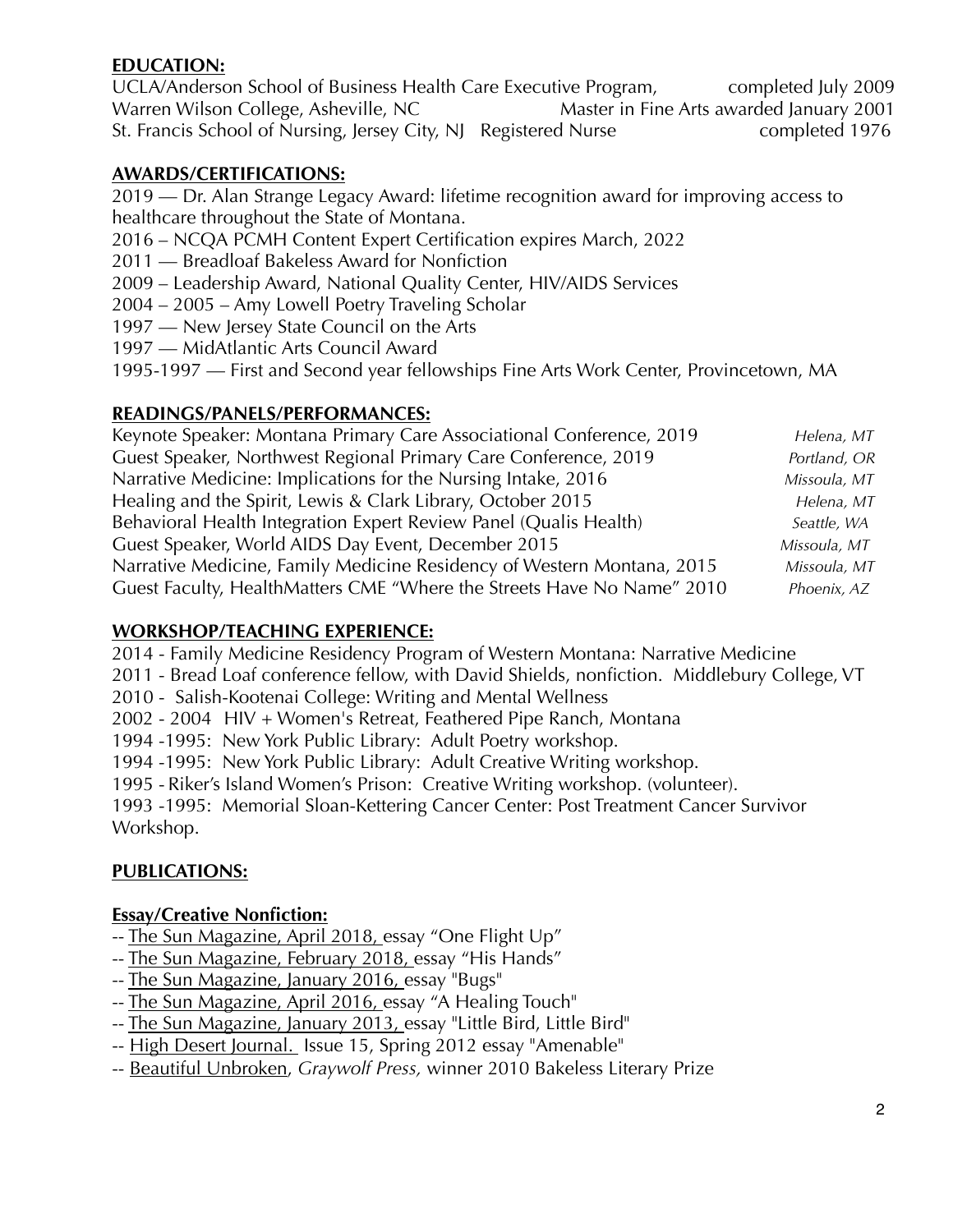-- The Poet Nurse: Poems and Commentary from Leading Nurse Poets. ed. Judy Shaeffer. Kent State University Press. Essay and 4 Poems. Fall 2005

-- Cream City Review. Issue 28.8. Fall 2004 "The Chalice Holds the Poem."

-- In the Company of My Solitude: American Writing from the AIDS Pandemic. eds. Michael Klein and Marie Howe. New York: Persea Books, 1995. "At the Bedside."

-- Hanging Loose #56 1990. "Different Cages: Two Four-Year Old Girls," "Chemotherapy Unit: Breast Cancer Patients," and "Touching Anna."

-- Buying America Back: Economic Choices for the 1990s. eds. Jonathan Greenberg and William Kistler. Tulsa: Council Oak Books, 1992. "AIDS: Realizations at Bedside." Health/Social Sciences:

-- CRIA (Community Research Initiative on AIDS) vol. 9, number 3, Summer 2000.

"Homelessness: A Medical Provider's Perspective."

-- Addiction Nursing Network vol. 5, number 3, Fall 1993. "Journal Keeping and Enhanced Self-Awareness: A Working Tool for Healers."

-- Advanced Directives: A Survey of Under-Served Clients in New York City: (Second author, with Fischer. C.) Abstract, Presented at the International AIDS Conference in Vancouver, Canada, 1996.

# **Poetry:**

-- The Fact & Fiction Reader: May 2014, anthology ed. Allen Jones: "*Rent," "Valley Town, Memory," "She Was Untouchable Until She Wasn't," "Disciple,"* and *"Sacrifice."*

- -- Poetry International: Spring 2013: *"Writing Studio"*
- -- Spark & Echo: Winter 2013: *"Adoration of the Foot"*
- -- Poems Across the Big Sky: An Anthology of Montana Poets: *Rattlesnake, Icicle"*
- -- Women's Voices for Change: *"And Then This Happened"*
- -- High Desert Journal: Spring 2014: *"This Dog"*

*--* Journal of Servant Leadership: Spring 2014: *"Confirmed," "Body, Body's Torment, Body's Reprieve"*

- -- Immaculate Fuel: Poetry Collection. New York: Four Way Books, 2004.
- -- Rogue Apostle: Poetry Collection. New York: Four Way Books, 2001.
- -- Heliotrope:2002. *Ritual, My Father*.
- -- Hanging Loose:2003 *Flop House*, and *Human-Headed Bull Below Empty Space*.
- -- The Cream City Review: *Spring* 2003*. Attachment.*
- -- The Rio Grande Review:Spring 2003. *Commuting*, *Easter*, and *Shames, Also Lov*e.
- -- Forklift, Ohio: Fall 2002*. Moon Landing, 1969.*
- -- The Paris Review #149. Winter 1999. *Accident, Bedtime*.

-- The Kenyon Review. vol. XIX, number 2, Spring 1997. *Tagged* and *The Ship Under the Foot of the Elephant.* 

-- Things Shaped in Passing: 'Poets for Life 2.' Anthology of Poets Responding to AIDS eds. Michael Klein and Richard McCann. New York: Persea Books, 1997. *Watching the Solar Eclipse with AIDS Patients in Infectious Disease Clinic, The Illustrious Providence of Solid Tumors*, and *The Pathologist Dictates.*

- -- Mediphors. number 8, Fall/Winter 1996. *On Hearing of Howard's Suicide.*
- -- Chiron Review #49. Winter 1996. *Facing the Wrong Way and Speeding.*
- -- Chiron Review #48. Autumn 1996. *Honeymoon's Over.*
- -- The Minnesota Review. n.s. 40, 1993. *Short Journey: Four Months After Diagnosis.*